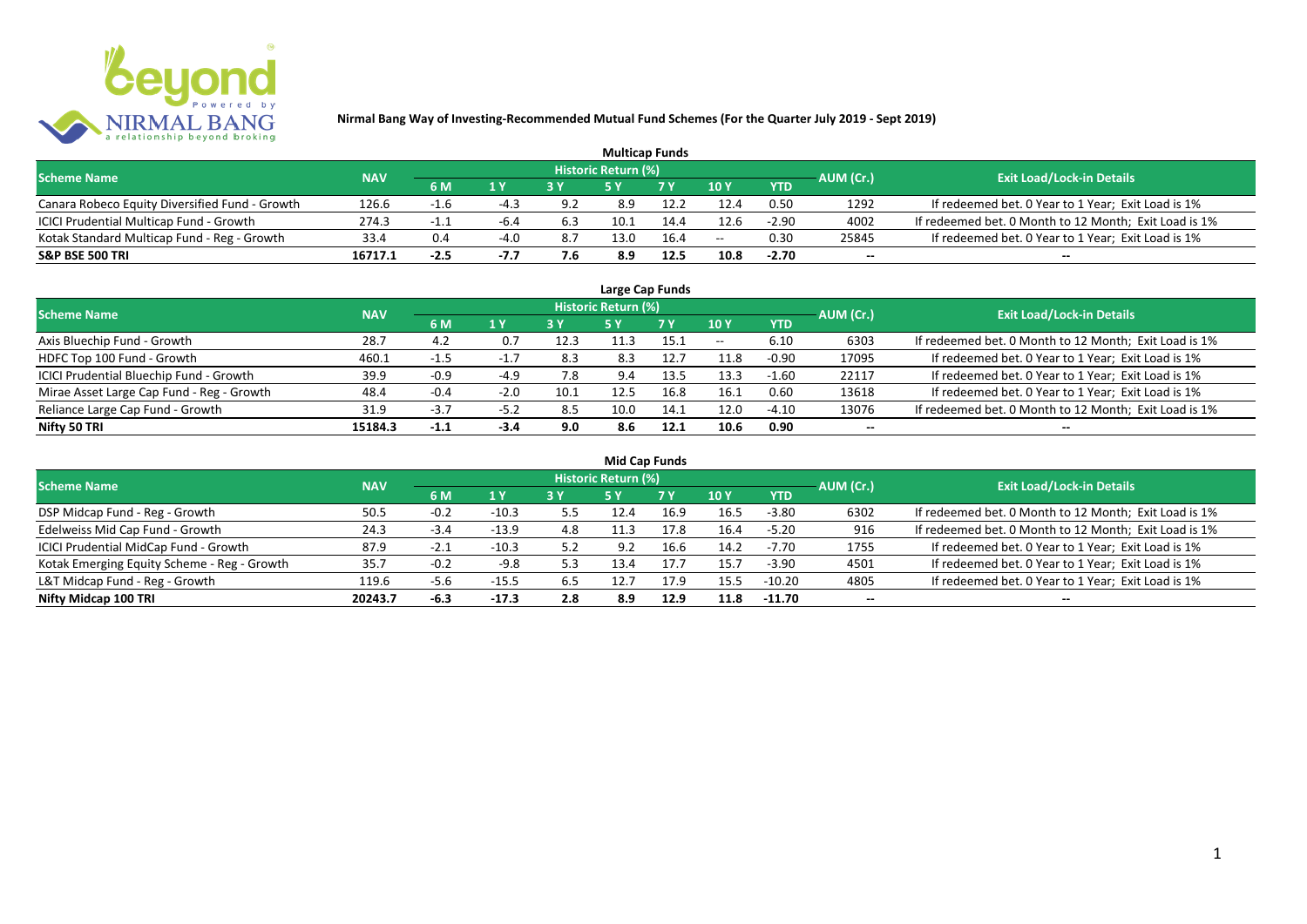

| Large & Midcap                                   |            |        |         |     |                            |                |      |            |           |                                                    |  |  |  |
|--------------------------------------------------|------------|--------|---------|-----|----------------------------|----------------|------|------------|-----------|----------------------------------------------------|--|--|--|
| <b>Scheme Name</b>                               | <b>NAV</b> |        |         |     | <b>Historic Return (%)</b> |                |      |            | AUM (Cr.) | <b>Exit Load/Lock-in Details</b>                   |  |  |  |
|                                                  |            | 6 M    | 1 V     |     |                            | 7 <sub>V</sub> | 10Y  | <b>YTD</b> |           |                                                    |  |  |  |
| Canara Robeco Emerging Equities - Growth         | 85.8       | -3.,   | $-11.4$ | 8.4 | 14.3                       | 20.2           | 19.3 | -3.70      | 4640      | If redeemed bet. 0 Year to 1 Year; Exit Load is 1% |  |  |  |
| Invesco India Growth Opportunities Fund - Growth | 32.2       | -1.1   | $-6.2$  | 8.8 | 11.1                       | 14.            | 13.0 | $-1.70$    | 1539      | If redeemed bet. 0 Year to 1 Year; Exit Load is 1% |  |  |  |
| NIFTY Large Midcap 250 TRI                       | 6644.0     | $-3.3$ | $-10.0$ | 7.4 | 10.2                       | 14.3           | 12.0 | $-5.00$    | $- -$     | $- -$                                              |  |  |  |

|                                  |            |      |        |      |                            | <b>Focused Funds</b> |       |            |                  |                                                       |
|----------------------------------|------------|------|--------|------|----------------------------|----------------------|-------|------------|------------------|-------------------------------------------------------|
| <b>Scheme Name</b>               | <b>NAV</b> |      |        |      | <b>Historic Return (%)</b> |                      |       |            | <b>AUM</b> (Cr.) | <b>Exit Load/Lock-in Details</b>                      |
|                                  |            | 6 M  | 1 V    |      |                            | 7 V                  | 10Y   | <b>YTD</b> |                  |                                                       |
| Axis Focused 25 Fund - Growth    | 27.2       | 4    |        | 11.4 | 13.2                       |                      | $- -$ | 1.40       | 8044             | If redeemed bet. 0 Month to 12 Month; Exit Load is 1% |
| SBI Focused Equity Fund - Growth | 135.9      | 4.9  |        | 10.1 | 12.3                       | 15.6                 | 18.1  | 2.80       | 4864             | If redeemed bet. 0 Year to 1 Year; Exit Load is 1%    |
| <b>S&amp;P BSE 500 TRI</b>       | 16717.1    | -2.5 | $-1.1$ | 7.6  | 8.9                        | 12.5                 | 10.8  | $-2.70$    | $- -$            | $- -$                                                 |

|                                                |            |         |         |                     | <b>Small Cap Funds</b> |                                                |       |            |           |                                                    |
|------------------------------------------------|------------|---------|---------|---------------------|------------------------|------------------------------------------------|-------|------------|-----------|----------------------------------------------------|
| <b>Scheme Name</b>                             | <b>NAV</b> |         |         | Historic Return (%) |                        |                                                |       |            | AUM (Cr.) | <b>Exit Load/Lock-in Details</b>                   |
|                                                |            | 6 M     | 1 Y     |                     |                        |                                                | 10Y   | <b>YTD</b> |           |                                                    |
| Franklin India Smaller Companies Fund - Growth | 47.0       | $-7.7$  | $-19.1$ | 0.8                 | 9.7                    | 18.6                                           | 16.7  | $-10.50$   | 7369      | If redeemed bet. 0 Year to 1 Year; Exit Load is 1% |
| HDFC Small Cap Fund - Growth                   | 37.5       | $-8.9$  | $-16.4$ | 8.2                 | 11.8                   |                                                | 13.8  | $-11.90$   | 7894      | If redeemed bet. 0 Year to 1 Year; Exit Load is 1% |
| L&T Emerging Businesses Fund - Reg - Growth    | 21.2       | $-9.2$  | $-21.0$ | 6.9                 | 12.3                   | $\hspace{0.1mm}-\hspace{0.1mm}-\hspace{0.1mm}$ | $- -$ | $-14.50$   | 5611      | If redeemed bet. 0 Year to 1 Year; Exit Load is 1% |
| Nifty Smallcap 100 TRI                         | 6590.2     | $-10.1$ | $-27.7$ | -3.3                |                        | 8.6                                            | 8.1   | $-15.90$   | $- -$     | $\overline{\phantom{a}}$                           |

# **ELSS Schemes (Tax Saving u/s 80-C)**

| <b>Scheme Name</b>                            | <b>NAV</b> |        |                | <b>Historic Return (%)</b> |       |      |         |            | AUM (Cr.)                | <b>Exit Load/Lock-in Details</b> |
|-----------------------------------------------|------------|--------|----------------|----------------------------|-------|------|---------|------------|--------------------------|----------------------------------|
|                                               |            | 6 M    | 1 <sub>Y</sub> |                            | 5 Y   | 7Y   | 10Y     | <b>YTD</b> |                          |                                  |
| Aditya Birla Sun Life Tax Relief 96 - Growth  | 28.5       | -6.1   | $-12.3$        | 6.1                        |       | 15.  | 12.4    | $-7.70$    | 8850                     | Nil                              |
| Axis Long Term Equity Fund - Growth           | 43.7       | 3.7    | $-3.0$         | 9.4                        | 13.0  | 18.6 | $-  \,$ | 1.90       | 19718                    |                                  |
| IDFC Tax Advantage (ELSS) Fund - Reg - Growth | 50.4       | $-3.9$ | $-12.3$        | 6.9                        | 9.9   | 14.6 | 13.6    | $-6.70$    | 2060                     |                                  |
| Invesco India Tax Plan - Growth               | 47.8       | $-2.1$ | -8.9           | 7.0                        | 10.9  | 15.5 | 14.5    | $-2.50$    | 878                      |                                  |
| Mirae Asset Tax Saver Fund - Reg - Growth     | 16.9       | 0.7    | -1.5           | 13.1                       | $- -$ | $-$  | $- -$   | 1.10       | 2202                     |                                  |
| <b>S&amp;P BSE 200 TRI</b>                    | 5417.1     | $-2.0$ | -6.0           | 8.2                        | 9.2   | 12.8 | 10.9    | $-1.60$    | $\overline{\phantom{a}}$ | $\overline{\phantom{a}}$         |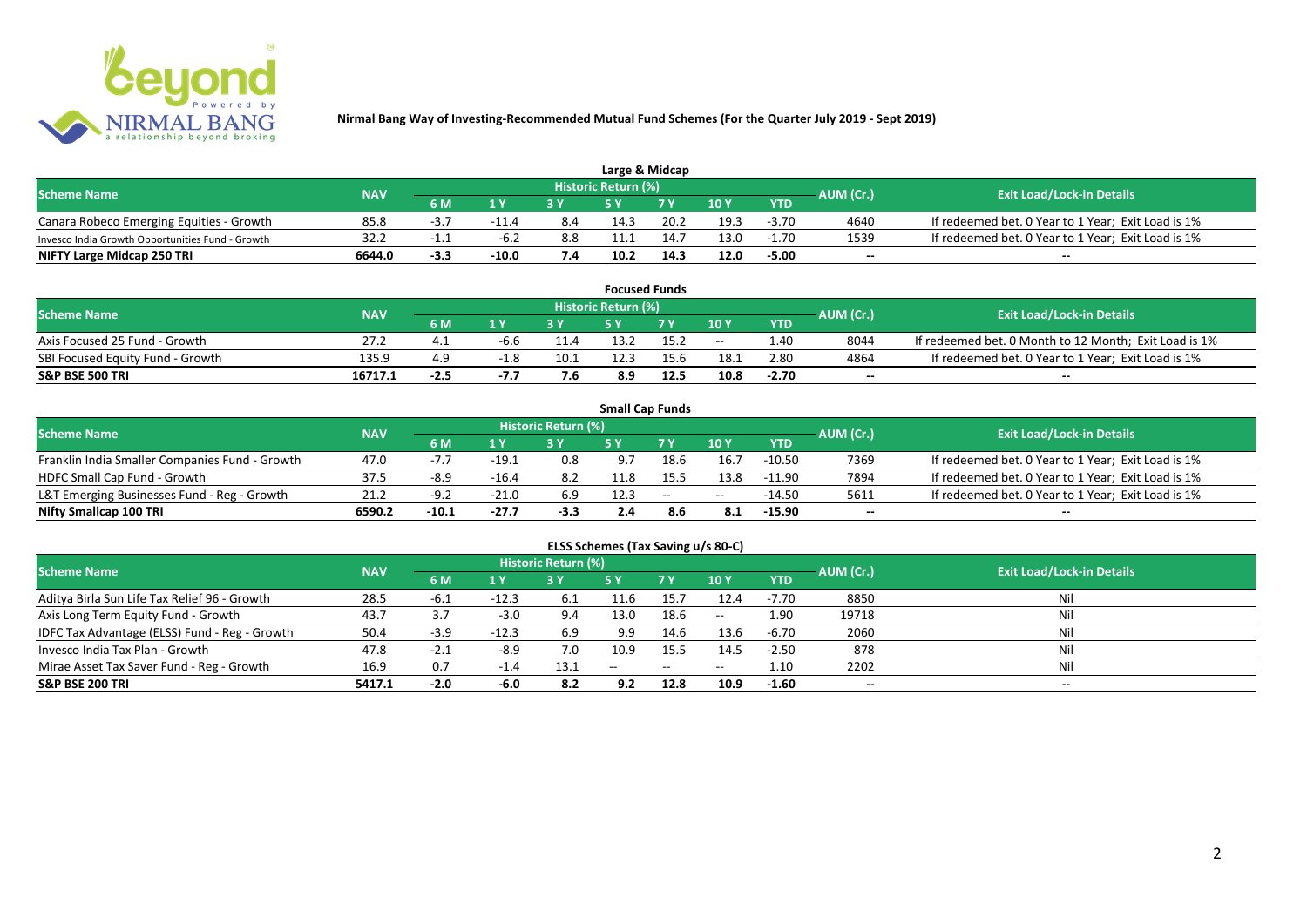

| <b>Contra/Value Fund</b>                  |            |        |        |                     |      |      |        |            |           |                                                    |  |  |  |
|-------------------------------------------|------------|--------|--------|---------------------|------|------|--------|------------|-----------|----------------------------------------------------|--|--|--|
| <b>Scheme Name</b>                        | <b>NAV</b> |        |        | Historic Return (%) |      |      |        |            | AUM (Cr.) | <b>Exit Load/Lock-in Details</b>                   |  |  |  |
|                                           |            | 6 M    | 1 Y    |                     |      | 7Y   | $-10V$ | <b>YTD</b> |           |                                                    |  |  |  |
| Kotak India EQ Contra Fund - Reg - Growth | 49.4       | $-2.6$ | -6.3   | 9.1                 | 9.9  | 13.2 | 11.7   | $-1.30$    | 865       | If redeemed bet. 0 Year to 1 Year; Exit Load is 1% |  |  |  |
| Invesco India Contra Fund - Growth        | 44.2       | $-3.0$ | $-9.6$ | 8.8                 | 12.0 | 16.  | 13.7   | -4.50      | 4027      | If redeemed bet. 0 Year to 1 Year; Exit Load is 1% |  |  |  |
| UTI Value Opportunities Fund - Growth     | 57.1       | -2.    | $-8.7$ | 4.6                 | 6.0  | 10.3 | 11.1   | $-2.30$    | 4211      | If redeemed bet. 0 Year to 1 Year; Exit Load is 1% |  |  |  |
| <b>S&amp;P BSE 500 TRI</b>                | 16717.1    | $-2.5$ | -1.1   | 7.6                 | 8.9  | 12.5 | 10.8   | $-2.70$    | $-$       | $- -$                                              |  |  |  |

| Sector/Thematic                                                           |            |         |        |                            |           |           |       |            |           |                                                    |  |  |  |
|---------------------------------------------------------------------------|------------|---------|--------|----------------------------|-----------|-----------|-------|------------|-----------|----------------------------------------------------|--|--|--|
| <b>Scheme Name</b>                                                        | <b>NAV</b> |         |        | <b>Historic Return (%)</b> |           |           |       |            | AUM (Cr.) | <b>Exit Load/Lock-in Details</b>                   |  |  |  |
|                                                                           |            | 6 M     | 1 Y    | 3Y                         | <b>5Y</b> | <b>7Y</b> | 10Y   | <b>YTD</b> |           |                                                    |  |  |  |
| Canara Robeco Consumer Trends Fund - Reg - Growth                         | 37.1       | $-3.1$  | $-6.2$ | 9.5                        | 13.3      | 15.5      | $- -$ | $-1.50$    | 319       | If redeemed bet. 0 Year to 1 Year; Exit Load is 1% |  |  |  |
| Mirae Asset Great Consumer Fund - Growth                                  | 32.2       | $-4.3$  | $-7.3$ | 10.8                       | 12.3      | 15.8      | $- -$ | $-6.00$    | 802       | If redeemed bet. 0 Year to 1 Year; Exit Load is 1% |  |  |  |
| <b>ICICI Prudential Technology Fund - Growth</b>                          | 58.5       | $-6.1$  | 3.0    | 13.1                       | 10.6      | 18.4      | 18.6  | 3.20       | 445       | If redeemed bet. 0 Day to 15 Day; Exit Load is 1%  |  |  |  |
| Reliance Pharma Fund - Growth                                             | 138.4      | $-10.2$ | $-7.3$ | $-0.7$                     | 6.6       | 12.1      | 17.1  | $-7.40$    | 2420      | If redeemed bet. 0 Year to 1 Year; Exit Load is 1% |  |  |  |
| ICICI Prudential Banking and Financial Services Fund -<br>Retail - Growth | 60.9       | 2.4     | $-3.7$ | 11.5                       | 15.2      | 18.8      | 17.4  | 0.00       | 3354      | If redeemed bet. 0 Day to 15 Day; Exit Load is 1%  |  |  |  |
| Reliance Banking Fund - Growth                                            | 258.4      | 0.0     | $-9.1$ | 10.4                       | 12.0      | 15.0      | 15.4  | $-2.40$    | 3203      | If redeemed bet. 0 Year to 1 Year; Exit Load is 1% |  |  |  |
| <b>S&amp;P BSE 500 TRI</b>                                                | 16717.1    | $-2.5$  | -7.7   | 7.6                        | 8.9       | 12.5      | 10.8  | $-2.70$    |           | --                                                 |  |  |  |

| <b>Dynamic Asset Allocation Funds</b>            |            |        |        |                            |               |            |       |            |                          |                                                         |  |  |  |
|--------------------------------------------------|------------|--------|--------|----------------------------|---------------|------------|-------|------------|--------------------------|---------------------------------------------------------|--|--|--|
| <b>Scheme Name</b>                               | <b>NAV</b> |        |        | <b>Historic Return (%)</b> |               |            |       |            | AUM (Cr.)                | <b>Exit Load/Lock-in Details</b>                        |  |  |  |
|                                                  |            | 6 M    | 1 Y    | 3Y                         | 5 Y           | <b>7Y</b>  | 10Y   | <b>YTD</b> |                          |                                                         |  |  |  |
| ICICI Prudential Balanced Advantage Fund - Reg - | 34.9       | 1.7    | 2.3    | 6.8                        | 9.1           | 12.7       | 12.3  | 1.40       | 28709                    | If redeemed bet. 0 Year to 1 Year; Exit Load is 1%      |  |  |  |
| Growth                                           |            |        |        |                            |               |            |       |            |                          |                                                         |  |  |  |
| Invesco India Dynamic Equity Fund - Growth       | 28.4       | 1.3    | $-2.7$ | 6.5                        | 8.9           | 13.0       | 11.5  | 2.70       | 966                      | If redeemed bet. 0 Month to 3 Month; Exit Load is 0.25% |  |  |  |
| Reliance Balanced Advantage Fund - Growth        | 89.1       | 2.2    |        | 8.1                        | 8.9           | 12.9       | 11.8  | 2.40       | 2040                     | If redeemed bet. 0 Month to 12 Month; Exit Load is 1%   |  |  |  |
| SBI Dynamic Asset Allocation Fund - Reg - Growth | 13.1       | $-1.4$ | $-1.6$ | 6.3                        | $\sim$ $\sim$ | $\sim$ $-$ | $- -$ | $-0.10$    | 687                      | If redeemed bet. 0 Month to 12 Month; Exit Load is 1%   |  |  |  |
| NIFTY 50 Hybrid Composite Debt 65:35 Index       | 9715.7     | 2.2    | 2.3    | 8.9                        | 9.0           | 11.1       | 10.0  | 3.60       | $\overline{\phantom{a}}$ | $- -$                                                   |  |  |  |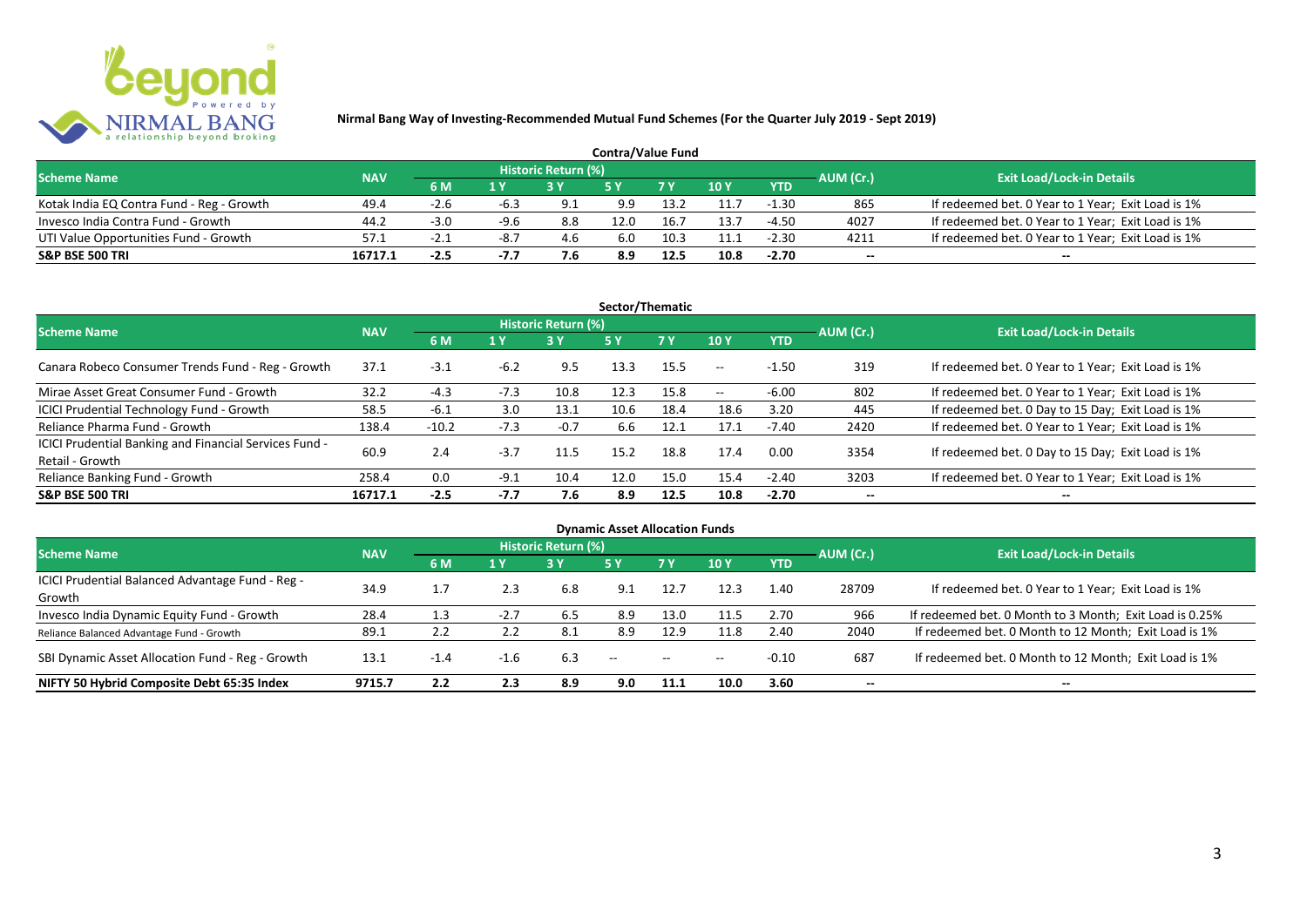

|                                                 |            |     |        |                            | <b>Hybrid Aggressive</b> |                          |                          |            |                          |                                                       |
|-------------------------------------------------|------------|-----|--------|----------------------------|--------------------------|--------------------------|--------------------------|------------|--------------------------|-------------------------------------------------------|
| <b>Scheme Name</b>                              | <b>NAV</b> |     |        | <b>Historic Return (%)</b> |                          |                          |                          |            | AUM (Cr.)                | <b>Exit Load/Lock-in Details</b>                      |
|                                                 |            | 6 M | 1 Y    |                            | 5 Y                      | 7 Y                      | 10Y                      | <b>YTD</b> |                          |                                                       |
| HDFC Hybrid Equity Fund - Growth                | 51.7       | ᆠᆞᆠ | -1.0   | -5.1                       | 6.1                      | 10.4                     | 10.0                     | 0.60       | 21151                    | If redeemed bet. 0 Year to 1 Year; Exit Load is 1%    |
| ICICI Prudential Equity & Debt Fund - Growth    | 128.3      | 1.9 | $-0.5$ | 8.0                        | 10.3                     | 14.8                     | 13.9                     | 0.20       | 25617                    | If redeemed bet. 0 Year to 1 Year; Exit Load is 1%    |
| Mirae Asset Hybrid - Equity Fund - Reg - Growth | 14.3       |     | 0.9    | 9.0                        | $\overline{\phantom{a}}$ | $\overline{\phantom{a}}$ | $\overline{\phantom{m}}$ | 2.00       | 2196                     | If redeemed bet. 0 Year to 1 Year; Exit Load is 1%    |
| SBI Equity Hybrid Fund - Growth                 | 132.9      | 4.5 | 2.0    | 8.4                        | 11.3                     | 15.2                     | 12.3                     | 3.60       | 29832                    | If redeemed bet. 0 Month to 12 Month; Exit Load is 1% |
| Canara Robeco Equity Hybrid Fund - Growth       | 153.2      | 0.5 | $-0.7$ | 7.9                        | 10.3                     | 13.0                     | 12.8                     | 1.80       | 2298                     | If redeemed bet. 0 Year to 1 Year; Exit Load is 1%    |
| NIFTY 50 Hybrid Composite Debt 65:35 Index      | 9715.7     | 2.2 | 2.3    | 8.9                        | 9.0                      | 11.1                     | 10.0                     | 3.60       | $\overline{\phantom{a}}$ | $- -$                                                 |

|                                            |            |     |     |                            |     | <b>Arbitrage Fund</b> |    |            |           |                                                         |
|--------------------------------------------|------------|-----|-----|----------------------------|-----|-----------------------|----|------------|-----------|---------------------------------------------------------|
| <b>Scheme Name</b>                         | <b>NAV</b> |     |     | <b>Historic Return (%)</b> |     |                       |    |            | AUM (Cr.) | <b>Exit Load/Lock-in Details</b>                        |
|                                            |            | 1 M | 3 M | 6 M                        |     | 2V                    | 2V | <b>YTD</b> |           |                                                         |
| IDFC Arbitrage Fund - Reg - Growth         | 23.9       |     |     |                            | 6.9 |                       |    | 7.00       | 5498      | If redeemed bet. 0 Month to 1 Month; Exit Load is 0.25% |
| Kotak Equity Arbitrage Fund - Reg - Growth | 27.1       | ь.  | 6.9 | 6.9                        | 6.7 |                       |    | 6.70       | 13769     | If redeemed bet. 0 Day to 30 Day; Exit Load is 0.25%    |
| Reliance Arbitrage Fund - Growth           | 19.4       | ь.  |     | 7.0                        | 6.8 |                       | .4 | 6.90       | 8759      | If redeemed bet. 0 Month to 1 Month; Exit Load is 0.25% |

|                                          |            |         |                |                     | <b>Equity Saver</b> |                                                |       |            |           |                                                       |
|------------------------------------------|------------|---------|----------------|---------------------|---------------------|------------------------------------------------|-------|------------|-----------|-------------------------------------------------------|
| <b>Scheme Name</b>                       | <b>NAV</b> |         |                | Historic Return (%) |                     |                                                |       |            |           | <b>Exit Load/Lock-in Details</b>                      |
|                                          |            | 6 M     | $4 \mathrm{W}$ |                     | <b>5 Y</b>          | <b>7 Y</b>                                     | 10Y   | <b>YTD</b> | AUM (Cr.) |                                                       |
| Axis Equity Saver Fund - Reg - Growth    | 12.8       | 2.1     |                | 6.5                 | $- -$               | $\overline{\phantom{a}}$                       | $- -$ | 3.10       | 766       | If redeemed bet. 0 Month to 12 Month; Exit Load is 1% |
| <b>HDFC Equity Savings Fund - Growth</b> | 35.9       |         |                | 6.9                 | 7.6                 | 8.7                                            | 9.0   | 1.10       | 5138      | If redeemed bet. 0 Year to 1 Year; Exit Load is 1%    |
| Kotak Equity Savings Fund - Reg - Growth | 14.1       | <b></b> | 2.0            | 6.7                 | $\sim$ $\sim$       | $\hspace{0.1mm}-\hspace{0.1mm}-\hspace{0.1mm}$ | $- -$ | 1.80       | 2122      | If redeemed bet. 0 Year to 1 Year; Exit Load is 1%    |
| CRISIL Hybrid 50+50 - Moderate Index*    | $- -$      | $- -$   |                |                     |                     |                                                |       | $- -$      |           | $- -$                                                 |

| <b>Liquid Funds</b>                       |                                  |                |     |      |     |     |            |                 |           |       |  |  |  |  |
|-------------------------------------------|----------------------------------|----------------|-----|------|-----|-----|------------|-----------------|-----------|-------|--|--|--|--|
| <b>Scheme Name</b>                        | <b>Exit Load/Lock-in Details</b> |                |     |      |     |     |            |                 |           |       |  |  |  |  |
|                                           | <b>NAV</b>                       | 1 <sub>W</sub> | 2 W | 1 M  | 3 M | 1Y  | <b>YTM</b> | <b>Maturity</b> | AUM (Cr.) |       |  |  |  |  |
| Axis Liquid Fund - Growth                 | 2116.2                           | 6.8            | 6.6 | 6.7  | 6.9 | 7.4 | 6.5        | 0.11            | 27255     | Nil   |  |  |  |  |
| IDFC Cash Fund - Reg - Growth             | 2310.9                           | 6.2            |     | -6.2 | 6.6 |     | 6.3        | 0.08            | 10199     | Nil   |  |  |  |  |
| Kotak Liquid Scheme - Reg - Growth        | 3863.7                           | 6.5            | 6.4 | 6.4  | 6.8 | 7.3 | 6.5        | 0.10            | 29065     | Nil   |  |  |  |  |
| Mirae Asset Cash Management Fund - Growth | 1997.9                           | 6.5            | 6.4 | 6.5  | 6.8 | 7.4 | 6.4        | 0.11            | 3033      | Nil   |  |  |  |  |
| <b>CRISIL Liquid Fund Index</b>           | $- -$                            | 6.8            | 6.7 | 6.8  | 7.2 | $-$ | $- -$      | $- -$           | $- -$     | $- -$ |  |  |  |  |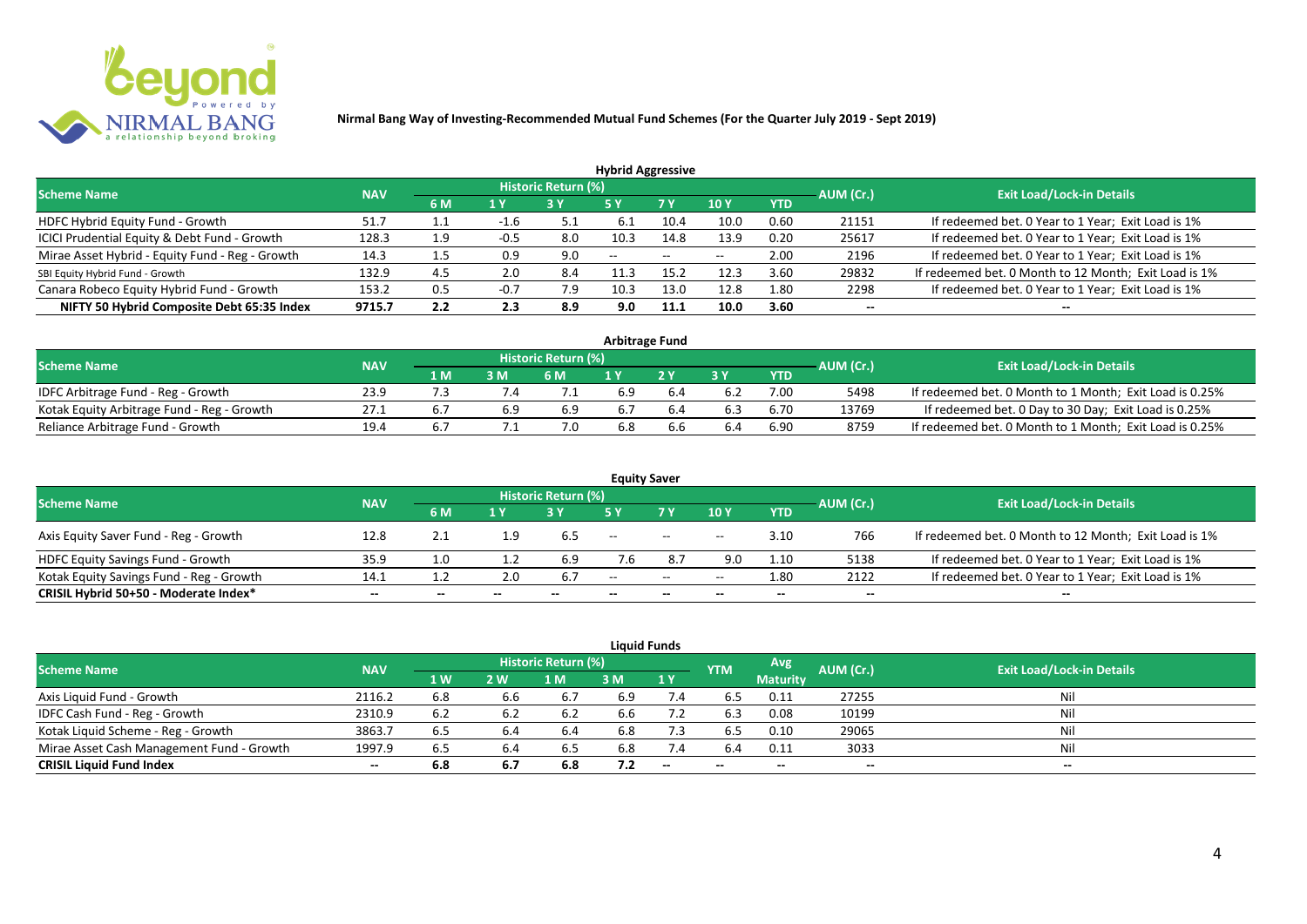

|                                               |            |     |     |                            | <b>Ultra Short Fund</b> |        |            |                 |                  |                                  |
|-----------------------------------------------|------------|-----|-----|----------------------------|-------------------------|--------|------------|-----------------|------------------|----------------------------------|
| <b>Scheme Name</b>                            | <b>NAV</b> |     |     | <b>Historic Return (%)</b> |                         |        | <b>YTM</b> | Avg             | <b>AUM (Cr.)</b> | <b>Exit Load/Lock-in Details</b> |
|                                               |            | 1 M | 3 M | 6 M                        | 1 Y                     |        |            | <b>Maturity</b> |                  |                                  |
| HDFC Ultra Short Term Fund - Reg - Growth     | 10.8       | 9.9 | 8.9 |                            | $\sim$ $\sim$           | $\sim$ |            | $ -$            | 7440             | Nil                              |
| IDFC Ultra Short Term Fund - Reg - Growth     | 10.9       | 9.5 |     | 8.6                        | 8.6                     | $\sim$ |            | 0.46            | 2858             | Nil                              |
| SBI Magnum Ultra Short Duration Fund - Growth | 4265.6     | 9.7 | 8.9 | 8.4                        | 8.5                     |        |            | 0.50            | 7858             | Nil                              |
| <b>NIFTY Ultra Short Duration Debt Index</b>  | 3894.6     | 9.4 | 8.9 | 8.3                        | 8.5                     |        | --         | $- -$           | $- -$            | $\overline{\phantom{a}}$         |

| <b>Money Market Fund</b>                                   |            |      |     |                     |                          |     |            |                     |           |                                  |  |  |  |  |
|------------------------------------------------------------|------------|------|-----|---------------------|--------------------------|-----|------------|---------------------|-----------|----------------------------------|--|--|--|--|
| <b>Scheme Name</b>                                         | <b>NAV</b> |      |     | Historic Return (%) |                          |     | <b>YTM</b> | Avg                 | AUM (Cr.) | <b>Exit Load/Lock-in Details</b> |  |  |  |  |
|                                                            |            | 1 M  | 3M  | 6 M                 | 1Y                       | 3 Y |            | <b>Maturity</b>     |           |                                  |  |  |  |  |
| Aditya Birla Sun Life Money Manager Fund - Reg -<br>Growth | 258.1      | 10.8 | 9.8 | 8.9                 | 8.8                      | 7.6 |            | 0.56                | 11329     | Nil                              |  |  |  |  |
| ICICI Prudential Money Market Fund - Reg - Growth          | 266.4      | 9.9  | 9.2 | 8.5                 | 8.4                      | 7.4 | 7.1        | 0.40                | 8776      | Nil                              |  |  |  |  |
| Reliance Money Market Fund - Growth                        | 2909.0     | 10.2 | 9.5 | 8.7                 | 8.7                      | 7.5 | 7.2        | 0.45                | 3277      | Nil                              |  |  |  |  |
| UTI Money Market Fund - Reg - Growth                       | 2162.8     | 10.3 | 9.4 | 8.7                 | 8.6                      | 7.5 | 7.3        | $\hspace{0.05cm} -$ | 6472      | Nil                              |  |  |  |  |
| <b>CRISIL Liquid Fund Index</b>                            | $- -$      | 6.8  | 7.2 | $- -$               | $\overline{\phantom{a}}$ | --  | $- -$      | $- -$               | $- -$     | $\overline{\phantom{a}}$         |  |  |  |  |

| <b>Short Term Fund</b>                          |            |      |      |                            |     |    |            |                 |           |                                  |  |  |  |  |
|-------------------------------------------------|------------|------|------|----------------------------|-----|----|------------|-----------------|-----------|----------------------------------|--|--|--|--|
| <b>Scheme Name</b>                              | <b>NAV</b> |      |      | <b>Historic Return (%)</b> |     |    | <b>YTM</b> | Avg             | AUM (Cr.) | <b>Exit Load/Lock-in Details</b> |  |  |  |  |
|                                                 |            | 1 M  | 3M   | 6 M                        |     | 3Y |            | <b>Maturity</b> |           |                                  |  |  |  |  |
| HDFC Short Term Debt Fund - Growth              | 21.4       | ن.13 | 13.2 | 10.7                       | 9.4 |    | 8.0        | $- -$           | 8173      | Nil                              |  |  |  |  |
| IDFC Bond Fund - Short Term Plan - Reg - Growth | 39.4       | 14.6 | 13.9 | 11.1                       | 9.9 |    |            | 2.16            | 8021      | Nil                              |  |  |  |  |
| Kotak Bond Short Term Plan - Reg - Growth       | 36.1       | 13.0 | 14.4 | 11.2                       | ۹7  |    |            | 2.80            | 9143      | Nil                              |  |  |  |  |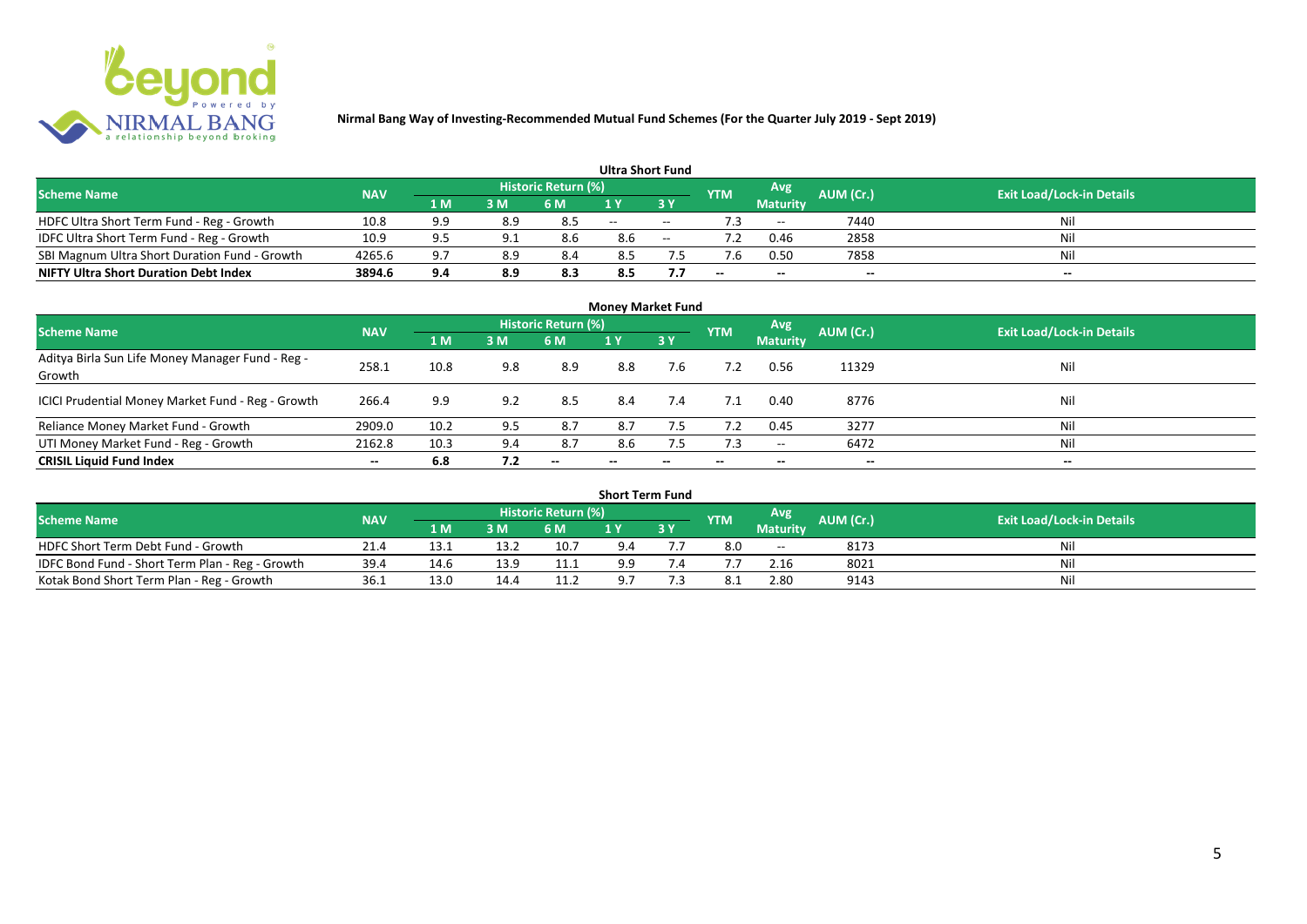

| <b>Low Duration Fund</b>                  |            |                               |       |                            |     |  |            |                          |           |                                  |  |  |  |  |
|-------------------------------------------|------------|-------------------------------|-------|----------------------------|-----|--|------------|--------------------------|-----------|----------------------------------|--|--|--|--|
| <b>Scheme Name</b>                        | <b>NAV</b> |                               |       | <b>Historic Return (%)</b> |     |  | <b>YTM</b> | Avg                      | AUM (Cr.) | <b>Exit Load/Lock-in Details</b> |  |  |  |  |
|                                           |            | 1 M                           | 3 M   | 6 M                        | 1 Y |  |            | Maturity                 |           |                                  |  |  |  |  |
| <b>HDFC Low Duration Fund - Growth</b>    | 40.3       | 10.4                          | - റ – | 8.6                        | 8.1 |  |            | $-$                      | 15491     | Nil                              |  |  |  |  |
| Canara Robeco Savings Fund - Reg - Growth | 30.1       | 11.1                          | a a   | 8.9                        | 8.3 |  |            | $\overline{\phantom{a}}$ | 1049      | Nil                              |  |  |  |  |
| IDFC Low Duration Fund - Reg - Growth     | 27.3       | 11 <sup>2</sup><br><b>TT:</b> | 10.3  | 9.1                        | 8.7 |  |            | 0.79                     | 3890      | Nil                              |  |  |  |  |

| <b>Banking &amp; PSU Bond Funds</b>            |            |      |      |                            |      |             |            |                 |           |                                  |  |  |  |  |
|------------------------------------------------|------------|------|------|----------------------------|------|-------------|------------|-----------------|-----------|----------------------------------|--|--|--|--|
| <b>Scheme Name</b>                             | <b>NAV</b> |      |      | <b>Historic Return (%)</b> |      |             | <b>YTM</b> | Avg             | AUM (Cr.) | <b>Exit Load/Lock-in Details</b> |  |  |  |  |
|                                                |            | 1 M  | 3 M  | 6 M                        |      | <b>73 Y</b> |            | <b>Maturity</b> |           |                                  |  |  |  |  |
| HDFC Banking and PSU Debt Fund - Reg - Growth  | 15.6       | 13.3 | 14.7 | 11.7                       | 10.0 |             | 8.4        | $- -$           | 3285      | Ni                               |  |  |  |  |
| Kotak Banking and PSU Debt Fund - Reg - Growth | 44.2       | 12.6 | 17.8 | 13.2                       |      | 8.2         | 7 Q        | 4.27            | 1790      | Ni                               |  |  |  |  |
| IDFC Banking & PSU Debt Fund - Reg - Growth    | 16.7       | 17.3 | 18.0 | 14.2                       | 11.9 | 7.8         |            | 3.62            | 6718      | Ni                               |  |  |  |  |

| <b>Corporate Bond Funds</b>                         |                                  |      |      |      |      |      |            |                          |           |     |  |  |  |  |
|-----------------------------------------------------|----------------------------------|------|------|------|------|------|------------|--------------------------|-----------|-----|--|--|--|--|
| <b>Scheme Name</b>                                  | <b>Exit Load/Lock-in Details</b> |      |      |      |      |      |            |                          |           |     |  |  |  |  |
|                                                     | <b>NAV</b>                       | 1 M  | 3 M  | 6 M  |      | 73 Y | <b>YTM</b> | <b>Maturity</b>          | AUM (Cr.) |     |  |  |  |  |
| ICICI Prudential Corporate Bond Fund - Reg - Growth | 19.8                             | 12.2 | 13.3 | 11.2 | 9.5  | 7.6  | -8.1       | 2.16                     | 7143      | Nil |  |  |  |  |
| HDFC Corporate Bond Fund - Growth                   | 21.8                             | 15.3 | 17.2 | 13.6 | 11.1 | 8.2  | 7.9        | $\overline{\phantom{a}}$ | 12416     | Nil |  |  |  |  |
| Kotak Corporate Bond Fund - Std - Growth            | 2560.3                           | 13.4 | 12.5 | 10.6 | 9.5  | 8.1  | 7.9        | 1.61                     | 2149      | Nil |  |  |  |  |